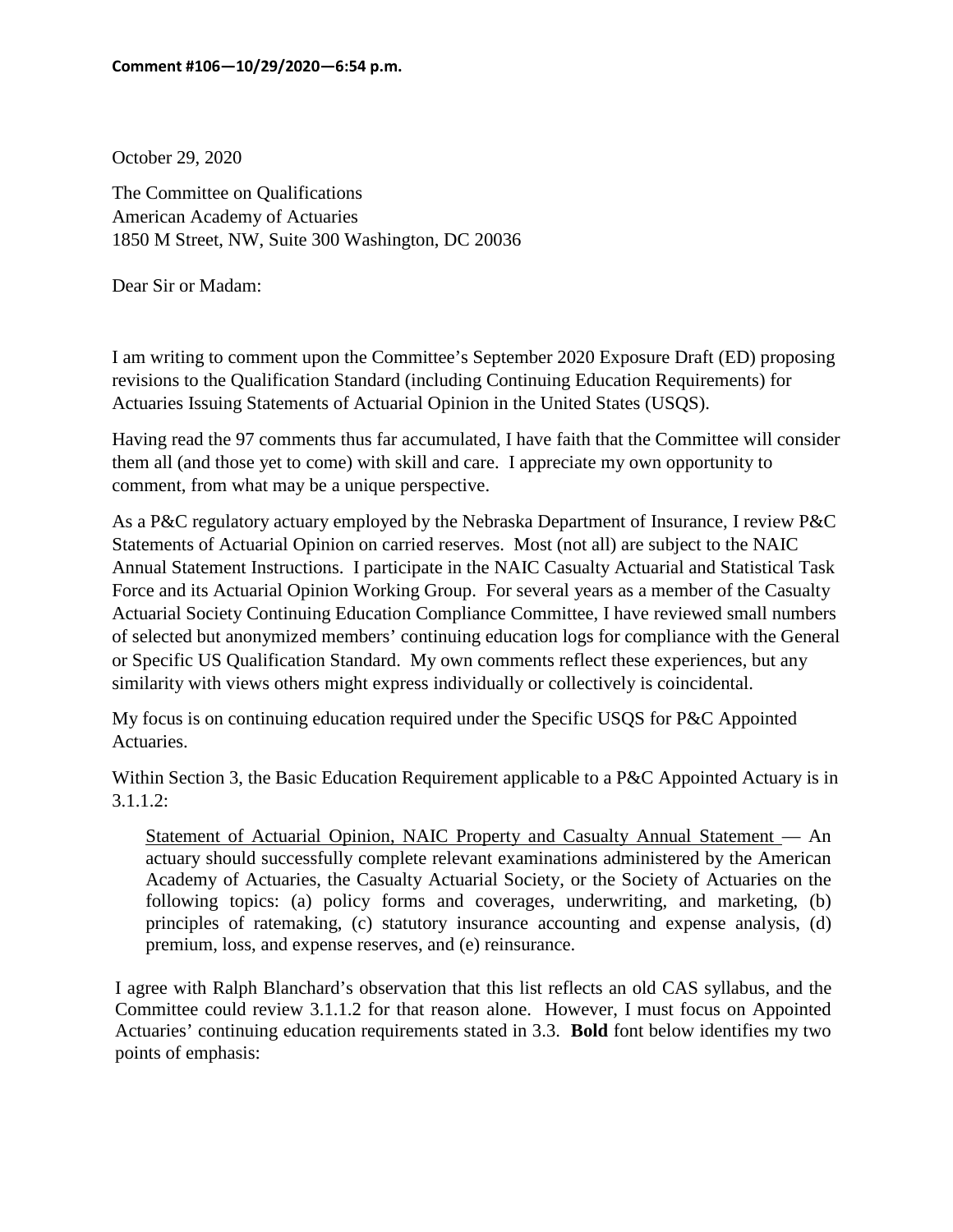Continuing Education Requirement — To satisfy the Specific Qualification Standards, an actuary must obtain sufficient continuing education to maintain current knowledge of **applicable standards and principles in the area of actuarial practice** of the Statement of Actuarial Opinion. At a minimum, an actuary must complete **15 credit hours per calendar year of continuing education that is directly relevant to the topics identified in Section 3.1.1.** A minimum of 6 of the 15 hours must be obtained through experiences that involve interactions with outside actuaries or other professionals, such as seminars, inperson or online courses, or committee work that is directly relevant to the topics identified in Section 3.1.1. Hours that satisfy the continuing education requirement of the Specific Qualification Standards may also be used to satisfy the continuing education requirement of the General Qualification Standard. Hours of continuing education in excess of the annual requirement may be carried forward one year.

We need to consider what "area of practice" means, and how we use the term. For example, Section 2.2.6 requires Organized activities to be "directly relevant to the area of practice of the subject of the Statement of Actuarial Opinion," but the standard is lower for Other activities, which need not be "directly relevant...."

In any case, "area of actuarial practice" appears first in Section 1.4:

Structure of Qualification Standards — The Qualification Standards are structured around areas of actuarial practice. The traditional areas of actuarial practice are casualty, health, life, and pension. An actuary practicing in a traditional area of practice or an emerging or non- traditional area may be called upon to issue Statements of Actuarial Opinion and, in such circumstance, is required to comply with these Qualification Standards. Additional guidance concerning the application of the Qualification Standards to emerging or nontraditional areas of practice appears in Section 4.3.

The General standard uses lists of basic education topics to differentiate the traditional areas of practice, and continuing education requirements under the General standard follow those boundaries. In each traditional area of practice, the Specific standard is focused narrowly on NAIC prescribed SAO's. The USQS Section 1.1 asserts a (rebuttable) presumption that the actuary who has satisfied the Qualification Standards has also met the duty of qualification imposed by the Code of Professional Conduct.

However, continuing education requirements under the Specific standard refer to the same basic education topics. The Specific standard refers to the same basic education topics with no change in emphasis. Would any of us deny that some specialized continuing education is necessary for each appointed actuary to meet the duty of qualification for SAO's singled out by the Specific standard? Yet, continuing education under the Specific standard for a P&C appointed actuary need not be remotely relevant to that prescribed SAO, permitting both Organized and Other activities to focus entirely elsewhere. I have seen Appointed Actuaries' CE logs meeting that description, and found them in compliance with the Specific USQS. In my view this is a gap in the USQS, which diminishes regulatory actuaries' ability to rely on Appointed Actuaries' annual CE attestations. Further, an appointed actuary who takes that path does undercut the presumption asserted in USQS Section 1.1, and at least flirts with violating